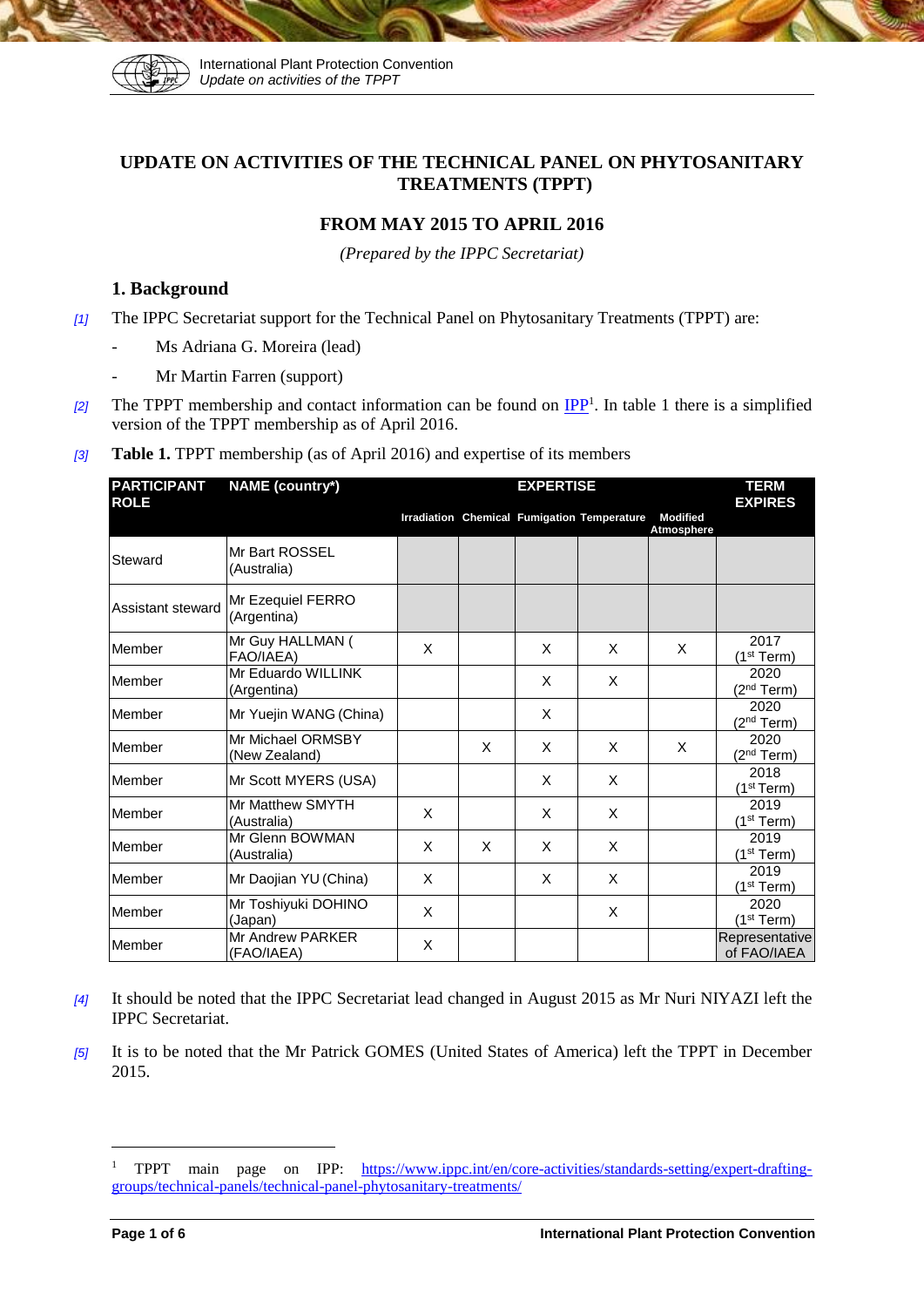### **2. Volume of work for the TPPT from May 2015 to April 2016**

- *[6]* The TPPT work programme currently comprises 13 phytosanitary treatments annexes to ISPM 28 (*Phytosanitary treatments for regulated pests*) and 5 draft International Standards for Phytosanitary Measures (ISPMs) on treatment requirements<sup>2</sup>.
- *[7]* A total of 6 draft Phytosanitary treatments were progressed in 2015. In 2016, a total of 9 draft Phytosanitary treatments and 1 draft ISPM are projected to flow through the standard setting process (figure 1).



**Draft PTs and ISPMs (TPPT) medium term plan forecast (April 2016)** 

Figure 1. Medium term plan forecast for draft phytosanitary treatments (annexes to ISPM 28) and draft ISPMs on treatment requirements.

#### **Highlights on the work**

- *[8]* The TPPT continued to deliver its work programme during the May 2015 to April 2016 period and contributed to the adoption of two phytosanitary treatments annexes to ISPM 28 (*Phytosanitary treatments for regulated pests*), bringing the current IPPC phytosanitary treatments portfolio to 21 treatments. During this period, four draft phytosanitary treatments were submitted for member consultation.
- *[9]* The TPPT has started drafting five ISPMs on requirements for use of phytosanitary treatment as phytosanitary measures ("Treatment Requirements"). The draft ISPM on the requirements for the use of temperature treatments as a phytosanitary measure (2014-005), priority 1, was agreed to be presented to the Standards Committee (SC) for revision and decision on how to move forward.
- *[10]* It should be noted that nine draft phytosanitary treatments are currently awaiting the research, investigating how different fruit fly populations respond to cold treatments. It is expected that the results of this research undertaken by FAO / IAEA Joint Division, will be provided to the TPPT in the 2<sup>nd</sup> quarter of 2016.
- [11] Liaison with the Phytosanitary Measures Research Group (PMRG)<sup>3</sup> continues and several TPPT members are part of this group. The aim of the PMRG is to harmonize research on phytosanitary treatments to continue to identify and coordinate research that will provide data to help respond to the

-

<sup>&</sup>lt;sup>2</sup> More information in the *List of topics for IPPC standards*: [https://www.ippc.int/en/core-activities/standards](https://www.ippc.int/en/core-activities/standards-setting/list-topics-ippc-standards/)[setting/list-topics-ippc-standards/](https://www.ippc.int/en/core-activities/standards-setting/list-topics-ippc-standards/)

<sup>3</sup> Phytosanitary Measures Research Group: <https://www.ippc.int/en/liason/organizations/phytosanitarymeasuresresearchgroup/>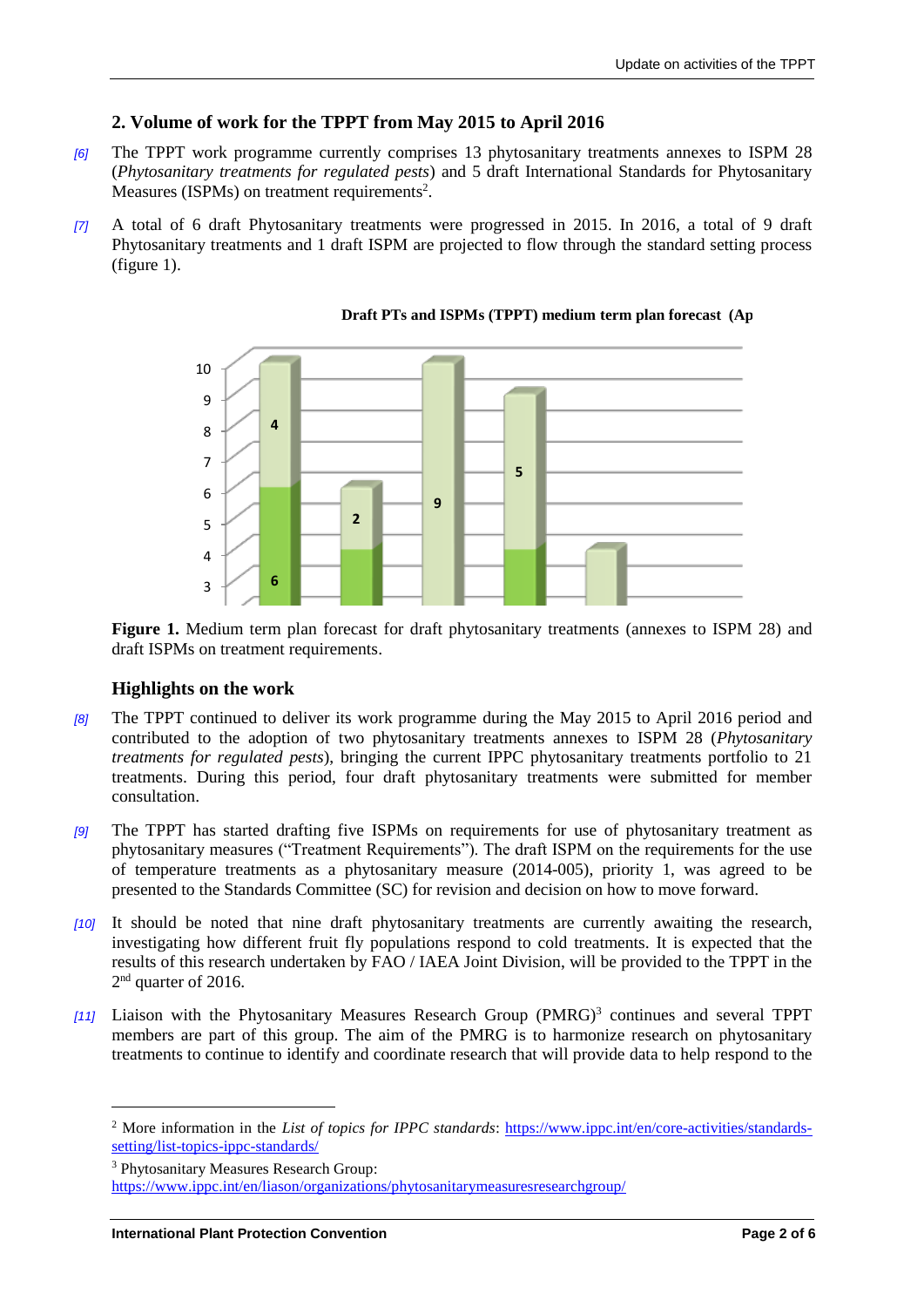needs of the IPPC community and the TPPT in particular. This will help provide a sound scientific basis for the development of phytosanitary treatments.

*[12]* The TPPT also reviewed its working procedures and the development of various documents related to its procedures and research recommendations, such as extrapolation to estimated efficacy, "Probit 9" and efficacy standards for phytosanitary treatments, instructions to assist NPPOs and RPPOs in proper and complete submissions and support documents for definition of effective dose. The latter came out as an ink amendment noted by CPM-11 (2016) to all adopted phytosanitary treatments.

## **3. TPPT Meetings**

- *[13]* The TPPT has held four meetings since May 2015. The reports of these meetings can be found on the IPP<sup>4</sup> . These were:
	- 2015 TPPT May virtual meeting
	- 2015 TPPT September (face-to-face meeting): 31 August 04 September 2015, Fukushima, Japan
	- 2015 TPPT December virtual meeting
	- 2016 TPPT March virtual meeting
- *[14]* In addition, four TPPT e-decisions were made and several emails discussions were held.
- *[15]* A summary of the discussions and outcomes of each meeting are detailed below, as well as intersession activities.
- *[16]* Detailed information on the TPPT work programme and the progress of draft phytosanitary treatments made in 2015 can be found in the Commission on Phytosanitary Measures document CPM 2016/19 (Report on the activities of the Standards Committee in 2015) 5 .

# **2015 May TPPT virtual meeting**

- *[17]* The TPPT reviewed their work programme ("TPPT portfolio") which includes five new topics for ISPMs on different treatment requirements as well as 15 draft phytosanitary treatments. These are all at various stages of development in the standard setting procedure. The TPPT reviewed member comments on six draft phytosanitary treatments. The TPPG recommended the SC put four draft phytosanitary treatments "on hold" pending receipt and review of additional studies. For the other two draft phytosanitary treatments, the TPPT agreed to review and finalized them at their next face to face meeting.
- *[18]* The TPPT was updated on the outcomes of CPM-10 (2015) and informed that the Secretariat had held a side session on the outcomes of the expert consultation on phytosanitary treatments for *Bactrocera*  dorsalis complex<sup>6,7</sup>, which had been held in December 2014 in Okinawa, Japan, in which several TPPT members participated. 2015 September Meeting (Fukushima, Japan)

 $\overline{4}$ <sup>4</sup> TPPT meeting reports: [https://www.ippc.int/en/core-activities/standards-setting/expert-drafting](https://www.ippc.int/en/core-activities/standards-setting/expert-drafting-groups/technical-panels/technical-panel-phytosanitary-treatments/)[groups/technical-panels/technical-panel-phytosanitary-treatments/](https://www.ippc.int/en/core-activities/standards-setting/expert-drafting-groups/technical-panels/technical-panel-phytosanitary-treatments/)

<sup>5</sup> CPM 2016/19: Report on the activities of the Standards Committee in 2015 <https://www.ippc.int/en/publications/82090/>

<sup>6</sup> Summary of the CPM-10 Side Session "Expert consultation on phytosanitary treatments for *Bactrocera dorsalis* complex": [http://www.phytosanitary.info/activity/cpm-10-side-session-expert-consultation](http://www.phytosanitary.info/activity/cpm-10-side-session-expert-consultation-phytosanitary-treatments-bactrocera-dorsalis)[phytosanitary-treatments-bactrocera-dorsalis](http://www.phytosanitary.info/activity/cpm-10-side-session-expert-consultation-phytosanitary-treatments-bactrocera-dorsalis)

<sup>7</sup> "Expert consultation on phytosanitary treatments for *Bactrocera dorsalis* complex" meeting report: <https://www.ippc.int/en/publications/2702/>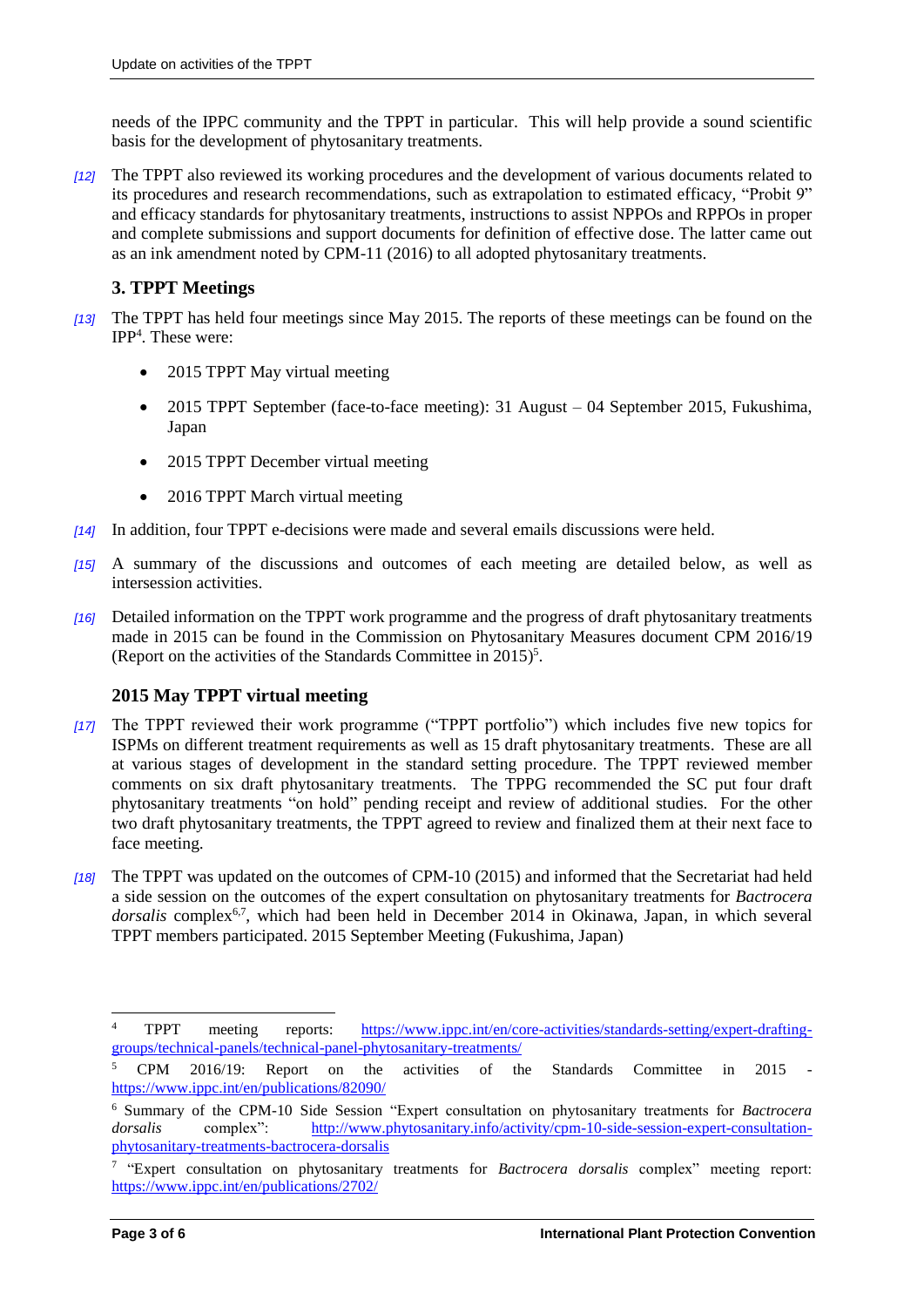- *[19]* The TPPT reviewed its work programme. It was noted that four draft Phytosanitary treatments had been submitted to member consultation on 1 July 2015.
- *[20]* The TPPT discussed in detail the comments from the 2014 member consultation of two draft phytosanitary treatments and these draft phytosanitary treatments were recommended to the SC for adoption by the CPM. Environmental and implementation issues were also discussed.
- *[21]* The draft ISPM for Requirements for the use of temperature treatments as a phytosanitary measure (2014-005), Priority 1, was progressed. During the revision of this draft ISPM, the TPPT discussed whether the treatments type "vapour heat (VH)" and "high temperature forced air (HTFA)" should be considered one treatment with distinctions in the schedules, as they both include parameters of humidity and heat. Because there seems to be no differences in efficacy between VH and HTFA treatments, the panel agreed that HTFA is a variation of VH and should be mentioned under VH for explanatory purposes, not as a separate treatment. In regards to the operational challenges, the panel did not think there would be problems with the differences between these two forms of vapor heat treatment.
- *[22]* Due to time constrains at the meeting, the finalization of the draft ISPM on Requirements for the use of temperature treatments as a phytosanitary measure (2014-005) was postponed to the next TPPT virtual meeting.
- *[23]* The TPPT reviewed and discussed various documents related to its procedures and research recommendations. Adjustments to the TPPT working criteria were made as follows:
	- **Requirements for experimental replication underpinning proposed PT schedules.** The TPPT recommended that when carrying out confirmatory trials the minimum number of replicates should be three and that the three replicates should be true repeats of the basic experimental unit.
	- **Use of extrapolation to estimate phytosanitary treatment efficacy.** The TPPT agreed to the concepts that should be considered when using extrapolation to estimate phytosanitary treatment efficacy.
	- **"Probit 9" and efficacy standards for phytosanitary treatments.** The TPPT agreed that "Probit 9" was not always particularly useful and that other factors affecting pest survival and establishment should also be considered.
	- **Issues associated with drafting of the treatment descriptions for cold treatments.**  Regarding cultivars of *Citrus* species, the TPPT concluded that there was no evidence indicating that different cultivars of *Citrus sinensis* responded differently to cold treatments. This conclusion was based on the analysis of a number of studies that did not demonstrate that there are any differences in responses to cold treatments on cultivar level for *Citrus sinensis*.
- *[24]* The TPPT reviewed its work plan for 2015-2016<sup>8</sup> and developed its medium-term work plan for  $2015-2019$ <sup>9</sup>. It was noted that that the research findings from the PRMG and FAO / IAEA may released in mid 2016, this would allow the TPPT to reassess the current nine draft Phytosanitary treatments that are on hold. The number of Phytosanitary treatments in the TPPT work programme would be significantly reduced, freeing-up resources for the panel to work on the draft ISPMs on Treatment Requirements and review additional treatments submissions. The panel strongly supported a call for treatments.

-

<sup>8</sup> The TPPT work plan for 2015-2016 is presented in Appendix 7 of the TPPT September 2016 meeting report: <https://www.ippc.int/en/publications/81833/>

<sup>9</sup> The TPPT medium-term work plan for 2015-2019 is presented in Appendix 9 of the TPPT September 2016 meeting report:<https://www.ippc.int/en/publications/81833/>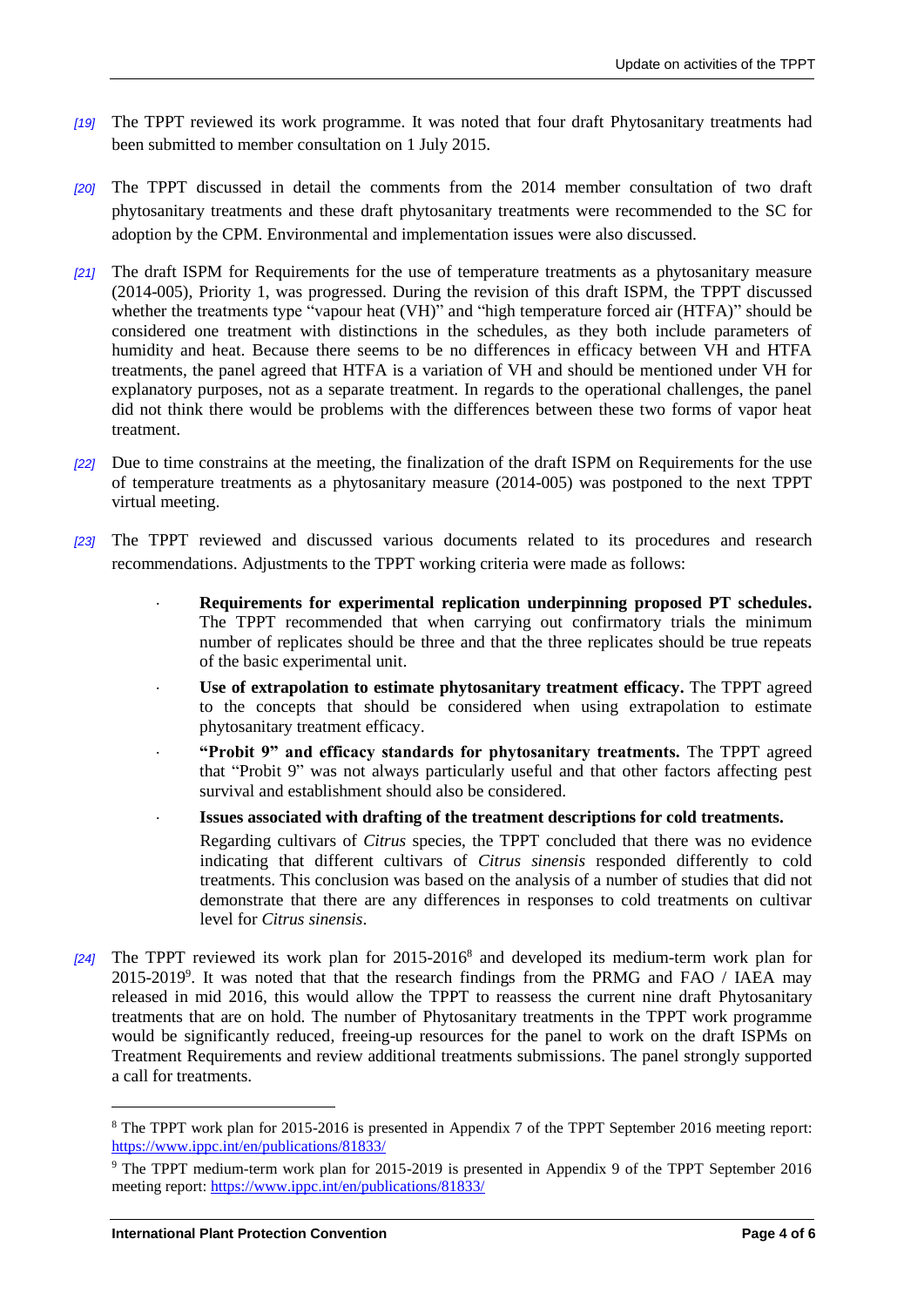*[25]* The TPPT expressed their appreciation for the work carried out by the Phytosanitary measures research group (previously the "Phytosanitary temperature treatments expert group").

## **2015 TPPT December virtual meeting**

- *[26]* The Secretariat updated the panel on the 2015 November SC meeting regarding relevant decisions pertaining to the TPPT. They were informed that the SC had agreed to a call for phytosanitary treatments (Phytosanitary treatments) in 2017 (subject to available resources) and stressed the importance of developing more phytosanitary treatments for use in international trade. The TPPT was informed that the SC approved ink amendments for 19 adopted phytosanitary treatments regarding the changes to clarify the level of efficacy in the Phytosanitary treatments. The SC approved modifications to the TPPT Specification TP 3<sup>10</sup> under "Participants" to include an expert from the FAO/IAEA joint division in the TPPT membership. Other updates included adjustments of some changes of titles of phytosanitary treatments in the List of topics for IPPC standards<sup>11</sup> and approved *"*pending status" for nine draft phytosanitary treatments due to the need for further research in relation to *Ceratitis capitata* potential population response differences to cold and heat treatments based on a TPPT recommendation from the September 2015 TPPT meeting
- *[27]* The TPPT continued the revision of the draft ISPM on Requirements for the use of temperature treatments as a phytosanitary measure (2014-005). Due to time constraints, the TPPT formed a small group to work together with the steward and assistant steward to finalize the draft ISPM in order for it to be presented to the SC in May 2016.

## **2016 TPPT March virtual meeting**

- *[28]* The panel reviewed their work plan and it was noted that the four draft Phytosanitary treatments that were submitted to member consultation in 2015 are tentatively planned to be presented to the SC by late 2016 for their approval to recommend to the CPM for adoption.
- *[29]* The panel revised some documents and research material related to its working procedures. Two documents were discussed, which were "*Estimating treated numbers from control emergence*" and "*Instructions to assist NPPOs and RPPOs in proper and complete treatment submissions*". Regarding the first document, the panel agreed that the paper provided a suitable approach, however the panel felt that these calculations were based on a very conservative view, noting that they did not find that treatment failure was necessarily due to lack of severity but possibly due to operational errors. It was suggested that a table be prepared showing multiple examples of estimated numbers of treated pests using both direct and modified formula calculations. The TPPT reviewed the document but did not reach consensus on whether to include this paper in the TPPT working procedures as more discussion is needed on the effect of the use of the formula to estimate treatment efficacy under specified circumstances. Regarding the second document, the panel discussed and revised it but to there remained outstanding issue in regards to the section on general considerations when calculating the level of efficacy achieved by a treatment schedule. The approval of this document was postponed as more discussion is needed on the estimating treated numbers from control emergence.

#### **4. Tentative work plan for the period May 2016-April 2017**

- *[30]* The TPPT tentative work plan for May 2016 April 2017 is summarized in figure 1.
- *[31]* The next face to face meeting will be convened in Japan (tentative: Tokyo) on 29 August 02 September 2016. This meeting will be hosted by the Plant Quarantine Office, Plant Protection Division, Food Safety and Consumers Affairs Bureau of the Japanese Ministry of Agriculture, Forestry and Fisheries (MAFF). The tentative agenda is review the outcome of the research findings from the PRMG and FAO / IAEA and consider if this addressed the concerns raise in regards to the nine draft Phytosanitary treatments currently on hold, to consider comments on four draft

1

<sup>&</sup>lt;sup>10</sup> Specification TP 3 - Technical Panel on Phytosanitary Treatments[: https://www.ippc.int/en/publications/1308/](https://www.ippc.int/en/publications/1308/)

<sup>&</sup>lt;sup>11</sup> [IPP link to List of topics](https://www.ippc.int/publications/list-topics-ippc-standards)